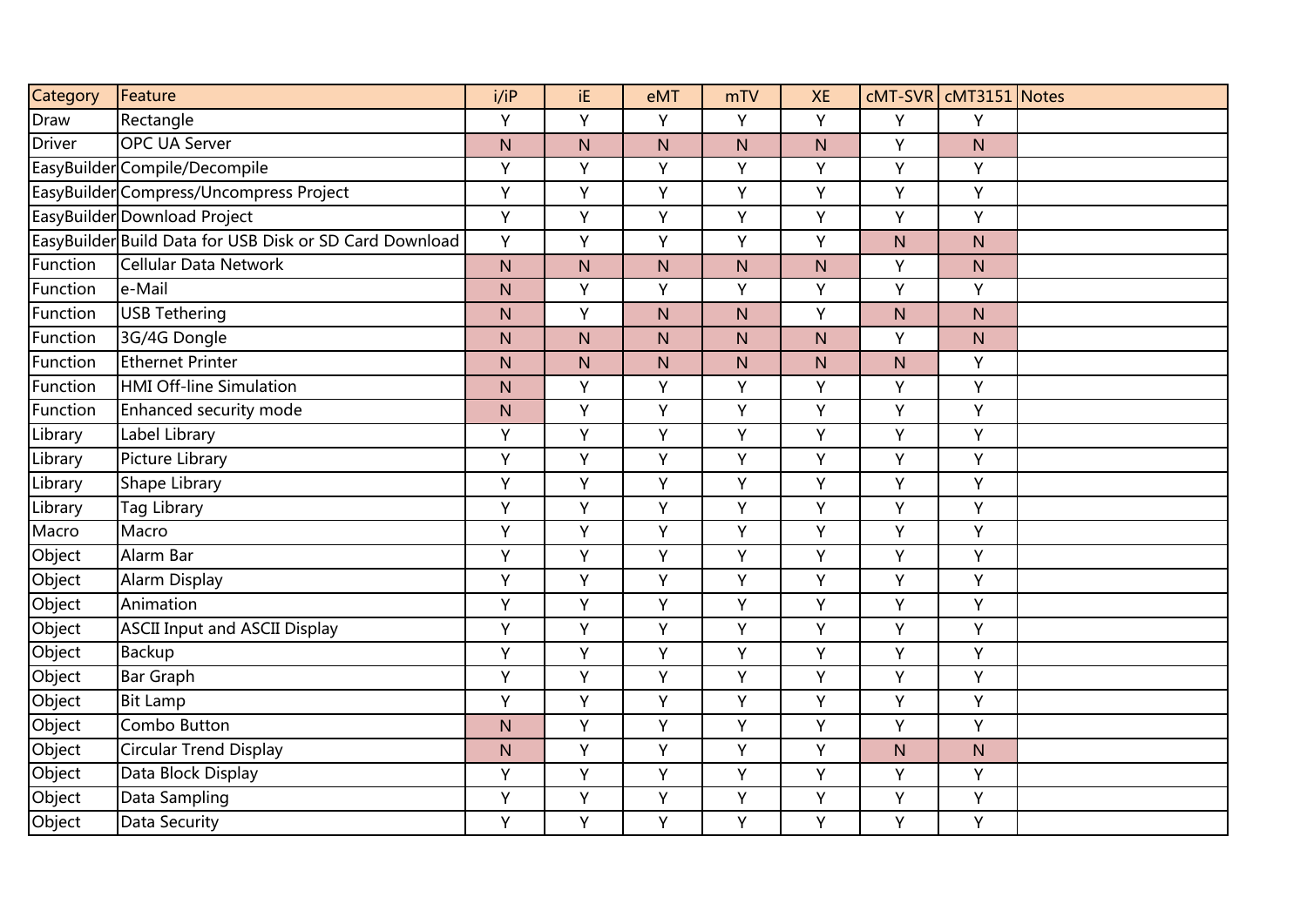| Category | Feature                           | i/iP         | iE.       | eMT          | mTV       | <b>XE</b> |              | cMT-SVR   cMT3151 Notes |  |
|----------|-----------------------------------|--------------|-----------|--------------|-----------|-----------|--------------|-------------------------|--|
| Object   | Data Transfer (Time-based)        | Y            | Y         | Y            | Y         | Y         | Y            | Y                       |  |
| Object   | Data Transfer (Trigger-based)     | Y            | Y         | Υ            | Υ         | Y         | Υ            | Y                       |  |
| Object   | Database Server                   | $\mathsf{N}$ | ${\sf N}$ | $\mathsf{N}$ | ${\sf N}$ | ${\sf N}$ | Y            | Y                       |  |
| Object   | Date/Time                         | N            | Y         | Y            | Y         | Y         | N            | ${\sf N}$               |  |
| Object   | <b>Direct Window</b>              | Υ            | Y         | Υ            | Υ         | Y         | Υ            | Υ                       |  |
| Object   | <b>Dynamic Scale</b>              | N            | Y         | Y            | Υ         | Υ         | N            | N                       |  |
| Object   | <b>Event Display</b>              | Y            | Y         | Υ            | Υ         | Υ         | Υ            | Y                       |  |
| Object   | Event(Alarm) Log                  | Y            | Y         | Y            | Y         | Y         | Υ            | Y                       |  |
| Object   | <b>File Browser</b>               | N            | Y         | Υ            | Υ         | Y         | N            | Y                       |  |
| Object   | <b>Flow Block</b>                 | $\mathsf{N}$ | Y         | Y            | Y         | Y         | Y            | Y                       |  |
| Object   | <b>Function Key</b>               | Y            | Y         | Y            | Y         | Y         | Y            | Y                       |  |
| Object   | <b>History Data Display</b>       | Y            | Y         | Y            | Υ         | Y         | Y            | Y                       |  |
| Object   | <b>Indirect Window</b>            | Y            | Y         | Υ            | Υ         | Y         | Y            | Y                       |  |
| Object   | Media Player                      | N            | N         | Υ            | ${\sf N}$ | Υ         | $\mathsf{N}$ | Υ                       |  |
| Object   | <b>Meter Display</b>              | Y            | Y         | Y            | Υ         | Y         | Υ            | Y                       |  |
| Object   | <b>Moving Shape</b>               | Y            | Y         | Υ            | Υ         | Y         | Υ            | Ÿ                       |  |
| Object   | <b>MQTT</b>                       | $\mathsf{N}$ | Y         | Υ            | Υ         | Y         | Υ            | Y                       |  |
| Object   | Multi-State Switch                | Y            | Y         | Y            | Υ         | Y         | Y            | Υ                       |  |
| Object   | Numeric Input and Numeric Display | Y            | Y         | Y            | Υ         | Y         | Y            | Y                       |  |
| Object   | <b>Operation Log Settings</b>     | N            | Y         | Y            | N         | Y         | N            | Y                       |  |
| Object   | <b>Operation Log View</b>         | $\mathsf{N}$ | Y         | Y            | ${\sf N}$ | Y         | N            | Y                       |  |
| Object   | <b>Operation Log Printing</b>     | $\mathsf{N}$ | Y         | Y            | ${\sf N}$ | Y         | N            | Y                       |  |
| Object   | <b>Option List</b>                | Y            | Y         | Y            | Υ         | Υ         | Υ            | Y                       |  |
| Object   | <b>Picture Viewer</b>             | N            | Y         | Y            | Υ         | Υ         | N            | Υ                       |  |
| Object   | Pie Chart                         | N            | Y         | Υ            | Y         | Y         | N            | Y                       |  |
| Object   | <b>PLC Control</b>                | Y            | Y         | Y            | Υ         | Y         | Y            | Υ                       |  |
| Object   | QR code                           | Y            | Y         | Y            | Y         | Y         | Y            | Y                       |  |
| Object   | Recipe Database                   | N            | Y         | Y            | Y         | Y         | Y            | Y                       |  |
| Object   | Recipe Import/Export              | $\mathsf{N}$ | Y         | Y            | Υ         | Υ         | N            | N                       |  |
| Object   | <b>Recipe View</b>                | N            | Y         | Y            | Υ         | Y         | Υ            | Y                       |  |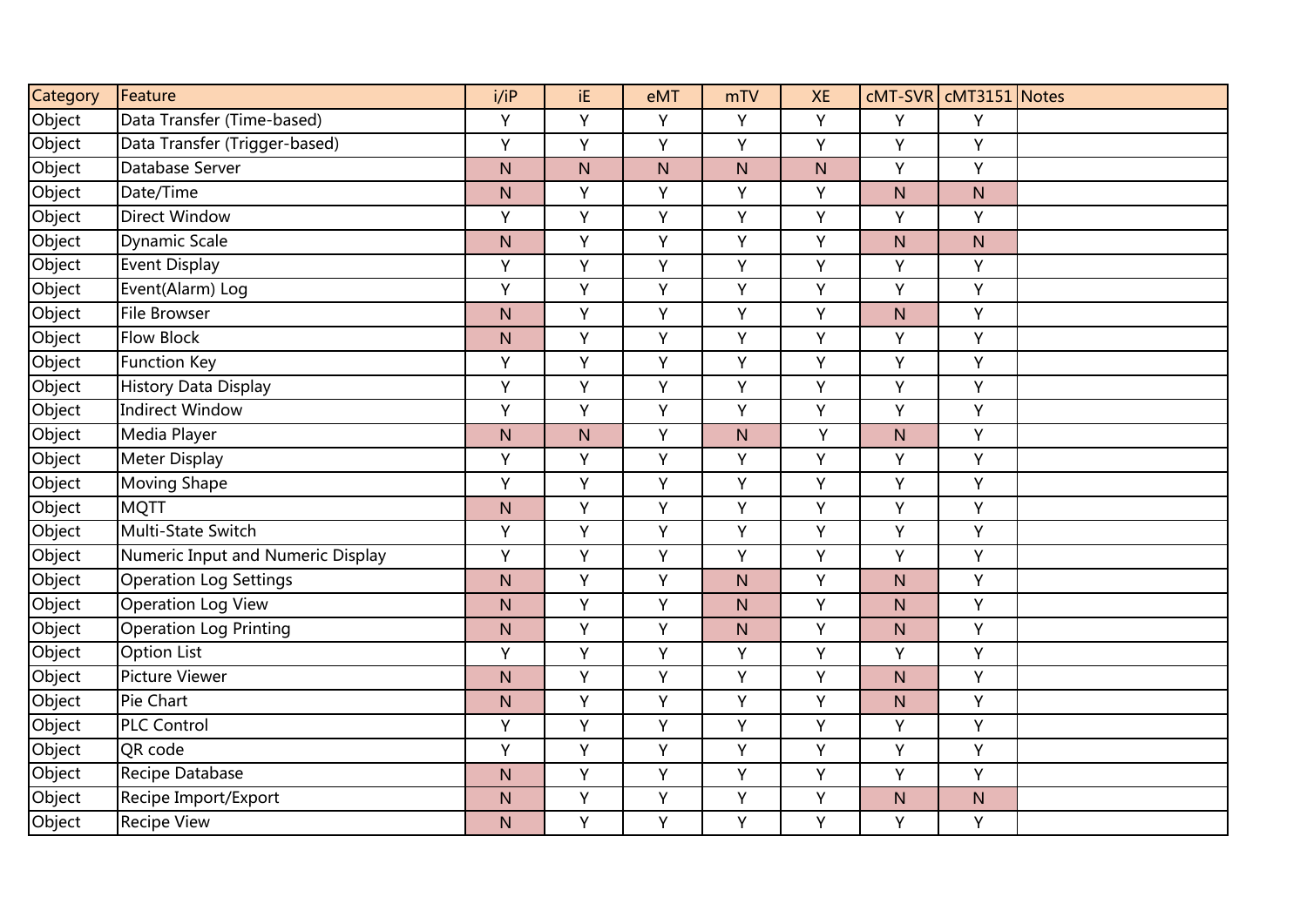| Category       | Feature                          | i/IP         | iE.          | eMT          | mTV          | <b>XE</b>               |           | cMT-SVR   cMT3151 Notes |                              |
|----------------|----------------------------------|--------------|--------------|--------------|--------------|-------------------------|-----------|-------------------------|------------------------------|
| Object         | Schedule                         | Y            | Y            | Y            | Y            | Y                       | Y         | Y                       |                              |
| Object         | Set Bit                          | Y            | Y            | Y            | Υ            | Y                       | Y         | Y                       |                              |
| Object         | Set Word                         | Y            | Y            | Υ            | Y            | Y                       | Y         | Y                       |                              |
| Object         | Slider                           | Y            | Y            | Y            | Υ            | Y                       | Y         | Υ                       |                              |
| Object         | <b>String Table</b>              | $\mathsf{N}$ | Y            | Υ            | Υ            | Y                       | ${\sf N}$ | $\mathsf{N}$            |                              |
| Object         | System Message                   | Y            | Y            | Y            | Υ            | Y                       | Y         | Y                       |                              |
| Object         | Timer                            | Υ            | Y            | Y            | Υ            | Y                       | Υ         | Y                       |                              |
| Object         | <b>Time Synchronization</b>      | N            | Y            | Y            | Y            | Y                       | Y         | Y                       |                              |
| Object         | Toggle Switch                    | Y            | Y            | Y            | Y            | Y                       | Y         | Ÿ                       |                              |
| Object         | <b>Trend Display</b>             | Y            | Y            | Y            | Y            | Y                       | Y         | Y                       |                              |
| Object         | <b>USB Camera</b>                | N            | N            | Y            | Υ            | Y                       | N         | Y                       |                              |
| Object         | Video In                         | $\mathsf{N}$ | ${\sf N}$    | Υ            | ${\sf N}$    | ${\sf N}$               | ${\sf N}$ | Υ                       |                              |
| Object         | Word Lamp                        | Y            | Y            | Y            | Υ            | Y                       | Y         | Y                       |                              |
| Object         | <b>XY Plot</b>                   | Y            | Y            | Ÿ            | Y            | Ÿ                       | Y         | Ÿ                       |                              |
| Object         | IP Camera                        | $\mathsf{N}$ | $\mathsf{N}$ | N            | N            | $N^*$                   | N         | N                       | *Ready for the next release. |
| Object         | <b>VNC Viewer</b>                | $\mathsf{N}$ | N            | $\mathsf{N}$ | N            | $N^*$                   | N         | N                       | *Ready for the next release. |
| Object         | <b>PDF Reader</b>                | $\mathsf{N}$ | ${\sf N}$    | ${\sf N}$    | ${\sf N}$    | ${\sf N}$               | ${\sf N}$ | Y                       |                              |
| Object         | Table                            | $\mathsf{N}$ | Y            | Υ            | Υ            | Y                       | ${\sf N}$ | ${\sf N}$               |                              |
| Object         | Barcode Scanner (Android Camera) | N            | N            | ${\sf N}$    | N            | $\mathsf{N}$            | Y         | Y                       |                              |
| Object         | Video Streaming                  | $\mathsf{N}$ | N            | Y            | $\mathsf{N}$ | Y                       | Υ         | $\mathsf{N}$            |                              |
| Object         | <b>Smart Meter</b>               | N            | N            | N            | N            | $\overline{\mathsf{N}}$ | Υ         | Y                       |                              |
| Object         | <b>Smart Meter Display</b>       | $\mathsf{N}$ | N            | N            | ${\sf N}$    | ${\sf N}$               | Υ         | Y                       |                              |
| Object         | <b>SOE</b>                       | Y            | N            | $\mathsf{N}$ | $\mathsf{N}$ | N                       | N         | $\mathsf{N}$            |                              |
| <b>Utility</b> | <b>Download Project</b>          | Y            | Y            | Y            | Υ            | Y                       | Y         | Y                       |                              |
| Utility        | EasyAccess 1.0                   | Y            | Y            | Υ            | Y            | Y                       | ${\sf N}$ | ${\sf N}$               |                              |
| Utility        | EasyAccess 2.0                   | N            | Y            | Υ            | Υ            | Y                       | Y         | Y                       |                              |
| <b>Utility</b> | EasyAddressViewer                | Y            | $\mathsf Y$  | Y            | Υ            | Y                       | Υ         | Y                       |                              |
| Utility        | EasyConverter                    | Y            | Y            | Y            | Y            | Y                       | Y         | Y                       |                              |
| Utility        | EasyDiagnoser                    | Y            | Y            | Y            | Y            | Y                       | N         | N                       |                              |
| <b>Utility</b> | EasyLauncher                     |              |              |              |              |                         |           |                         |                              |